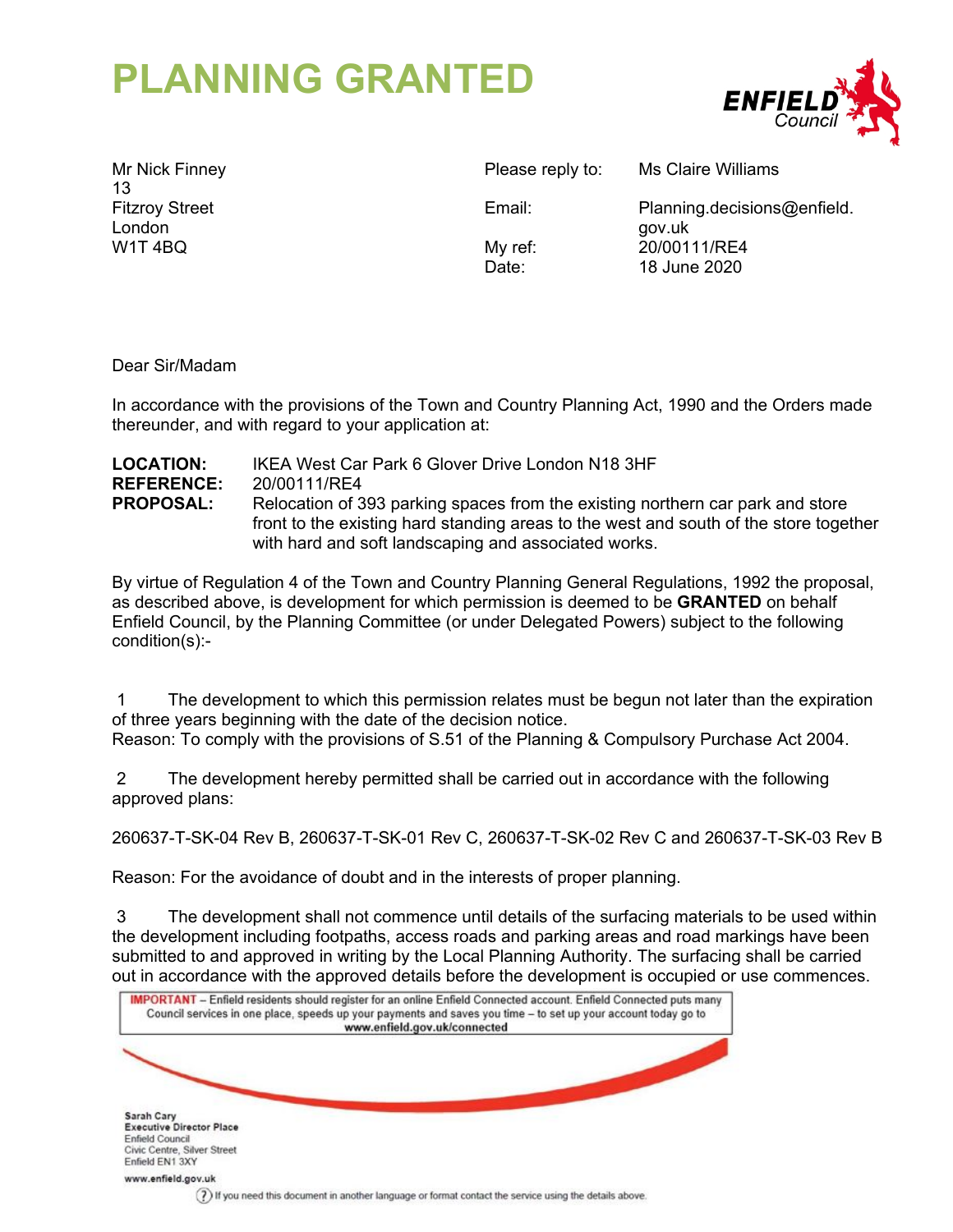Reason: To ensure that the development does not prejudice highway safety and a satisfactory appearance.

 4 Prior to first use of the proposed development, details of any boundary treatment shall be submitted to and approved in writing by the Local Planning Authority. The means of enclosure shall be erected in accordance with the approved details before the development is occupied. Reason: To ensure satisfactory appearance and safeguard the privacy, amenity and safety of adjoining occupiers and the public and in the interests of highway safety.

 5 Prior to first use of the proposed development, details of any external lighting proposed shall be submitted to and approved in writing by the Local Planning Authority. The approved external lighting shall be provided before the development is occupied.

Reason: To ensure that the development does not prejudice the amenities of adjoining occupiers and / or the visual amenities of the surrounding area.

 6 The development shall not commence until details of trees, shrubs and grass to be planted on the site have been submitted to and approved in writing by the Local Planning Authority. The planting scheme shall be carried out in accordance with the approved details in the first planting season after completion or occupation of the development whichever is the sooner. Any planting which dies, becomes severely damaged or diseased within five years of planting shall be replaced with new planting in accordance with the approved details.

Reason: To provide a satisfactory appearance and ensure that the development does not prejudice highway safety.

 7 The development shall not commence until a Sustainable Drainage Strategy has been submitted to and approved in writing by the Local Planning Authority. The details shall be based on the disposal of surface water by means of a sustainable drainage system in accordance with the principles as set out in the Technical Guidance to the National Planning Policy Framework and should be in line with our DMD Policy SuDS Requirements:

a) Shall be designed to a 1 in 1 and 1 in 10 year greenfield runoff rate (with the allowance of climate change), with overflows provided for higher order events

b) Follow the SuDS management train and London Plan Drainage Hierarchy by providing a number of treatment phases corresponding to their pollution potential

c) Levels, sizes, storage volumes, cross-sections, long-sections (where appropriate) and specifications of all SuDS measures including rain gardens, swales and filter strips

d) The system must be designed to allow for flows that exceed the design capacity to be stored on site or conveyed off-site with minimum impact

- e) Clear ownership, management and maintenance arrangements must be established
- f) Overland flow routes for exceedance events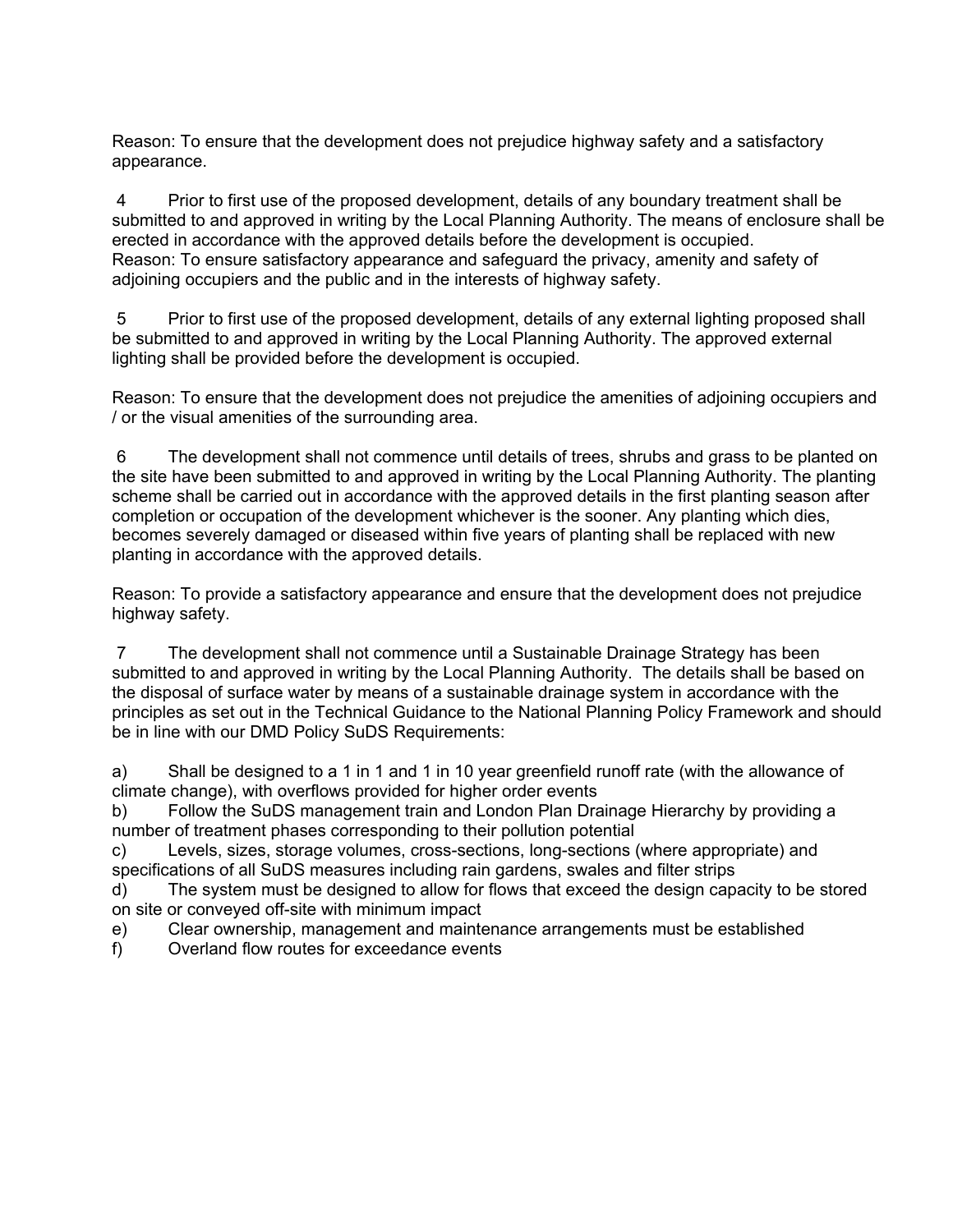Reason: To ensure the sustainable management of water, minimise flood risk, minimise discharge of surface water outside of the curtilage of the property and ensure that the drainage system will remain functional throughout the lifetime of the development in accordance with Policy CP28 of the Core Strategy, DMD Policy 61, and Policies 5.12 & 5.13 of the London Plan and the NPPF and to maximise opportunities for sustainable development, improve water quality, biodiversity, local amenity and recreation value

 8 Prior to occupation of the development, a Verification Report demonstrating that the approved drainage / SuDS measures have been fully implemented shall be submitted to the Local Planning Authority for approval in writing. This report must include:

o As built drawings of the sustainable drainage systems including level information (if appropriate)

- o Photographs of the completed sustainable drainage systems
- o Any relevant certificates from manufacturers/ suppliers of any drainage features

o A confirmation statement of the above signed by a chartered engineer

Reason : To ensure the sustainable management of water, minimise flood risk, minimise discharge of surface water outside of the curtilage of the property and ensure that the drainage system will remain functional throughout the lifetime of the development in accordance with Policy CP28 of the Core Strategy, DMD 61, and Policies 5.12 & 5.13 of the London Plan and the NPPF

 9 Prior to first use of the development, details of the design of the trolley enclosures shall be submitted to and approved in writing by the Local Planning Authority. The development shall be implemented in accordance with the approved details and maintained as such thereafter.

Reason: In the interests of visual amenity within the street scene.

10 The development hereby permitted shall not come in to use until the existing northern car park within the application site shown on drawing no. 260637-T-SK-01 Rev C is closed and measures to prevent public access implemented, in accordance with details that have first been submitted to and approved in writing by the Local Planning Authority.

Reason: In the interests of the highway network and encouraging the use of sustainable transport methods.

11 Details of Electric Vehicular Charging points (EVCPs) including siting shall be provided in accordance with London Plan standards (minimum 10% of spaces to be provided with electric charging points and a further 10% passive provision for electric vehicles in the future) shall be submitted to and approved in writing by the Local Planning Authority. All electric charging points shall be installed in accordance with the approved details prior to first occupation of the development and permanently retained.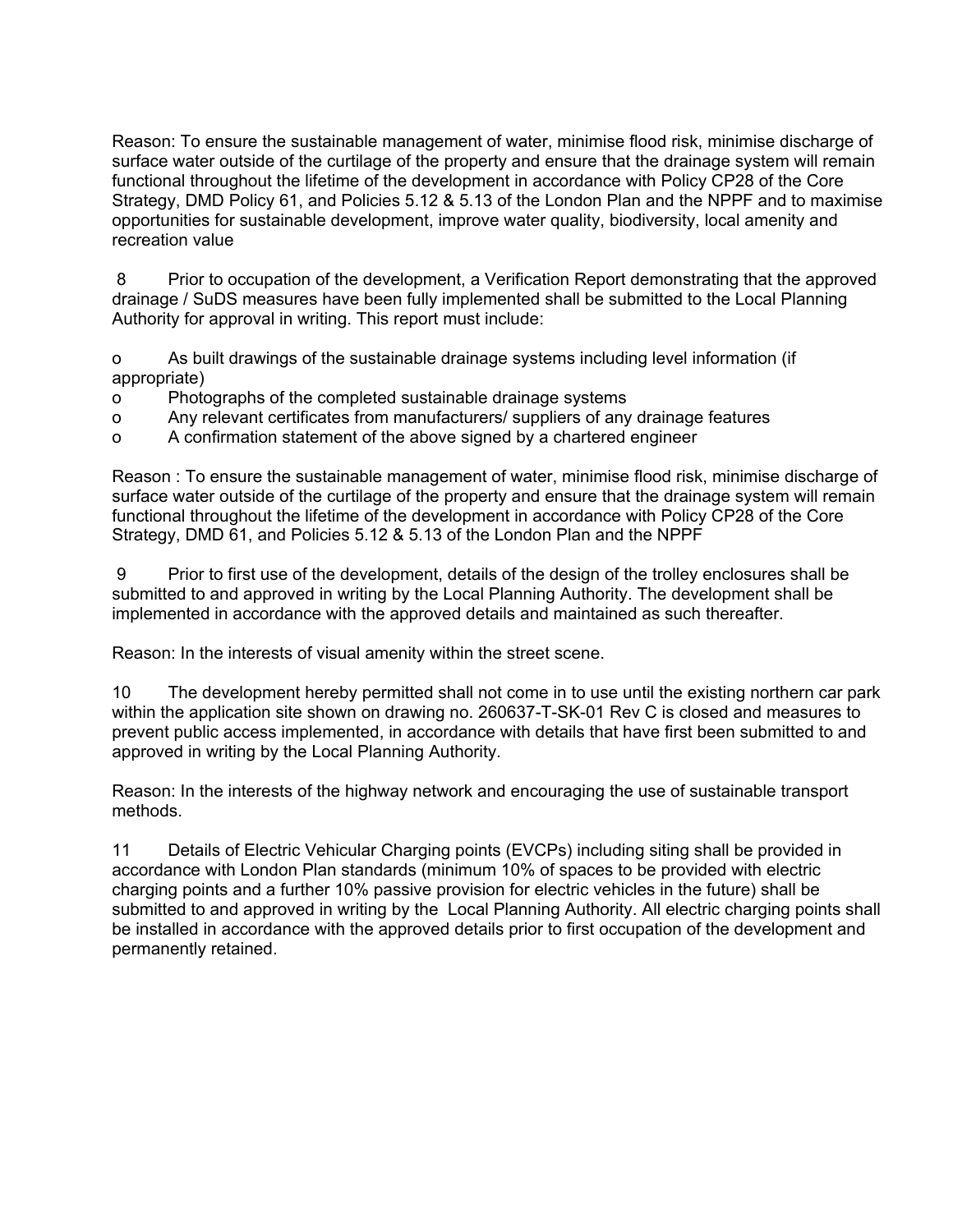Reason : To ensure that the development complies with sustainable development policy requirements of the London Plan.

12 Prior to the first use of the development, details of the entry and exit restrictions of vehicles shall be submitted to and approved in writing by the Local Planning Authority. The development shall be implemented in accordance with the approved details and maintained as such thereafter.

Reason: To ensure that vehicles that exceed height and width restrictions do not impact on highway safety and the free flow of traffic.

13 No more than 393 parking spaces shall be provided within the application site.

Reason: In the interests of the highway network and encouraging the use of sustainable transport methods.

14 No development approved by this planning permission shall commence until a remediation strategy to deal with the risks associated with contamination of the site in respect of the development hereby permitted, has been submitted to, and approved in writing by, the local planning authority.

This strategy will include the following components:

1. A preliminary risk assessment which has identified:

- all previous uses
- potential contaminants associated with those uses
- a conceptual model of the site indicating sources, pathways and receptors
- potentially unacceptable risks arising from contamination at the site

2. A site investigation scheme, based on (1) to provide information for a detailed assessment of the risk to all receptors that may be affected, including those off-site.

3. The results of the site investigation and the detailed risk assessment referred to in (2) and, based on these, an options appraisal and remediation strategy giving full details of the remediation measures required and how they are to be undertaken.

4. A verification plan providing details of the data that will be collected in order to demonstrate that the works set out in the remediation strategy in (3) are complete and identifying any requirements for longer-term monitoring of pollutant linkages, maintenance and arrangements for contingency action.

Any changes to these components require the written consent of the local planning authority. The scheme shall be implemented as approved.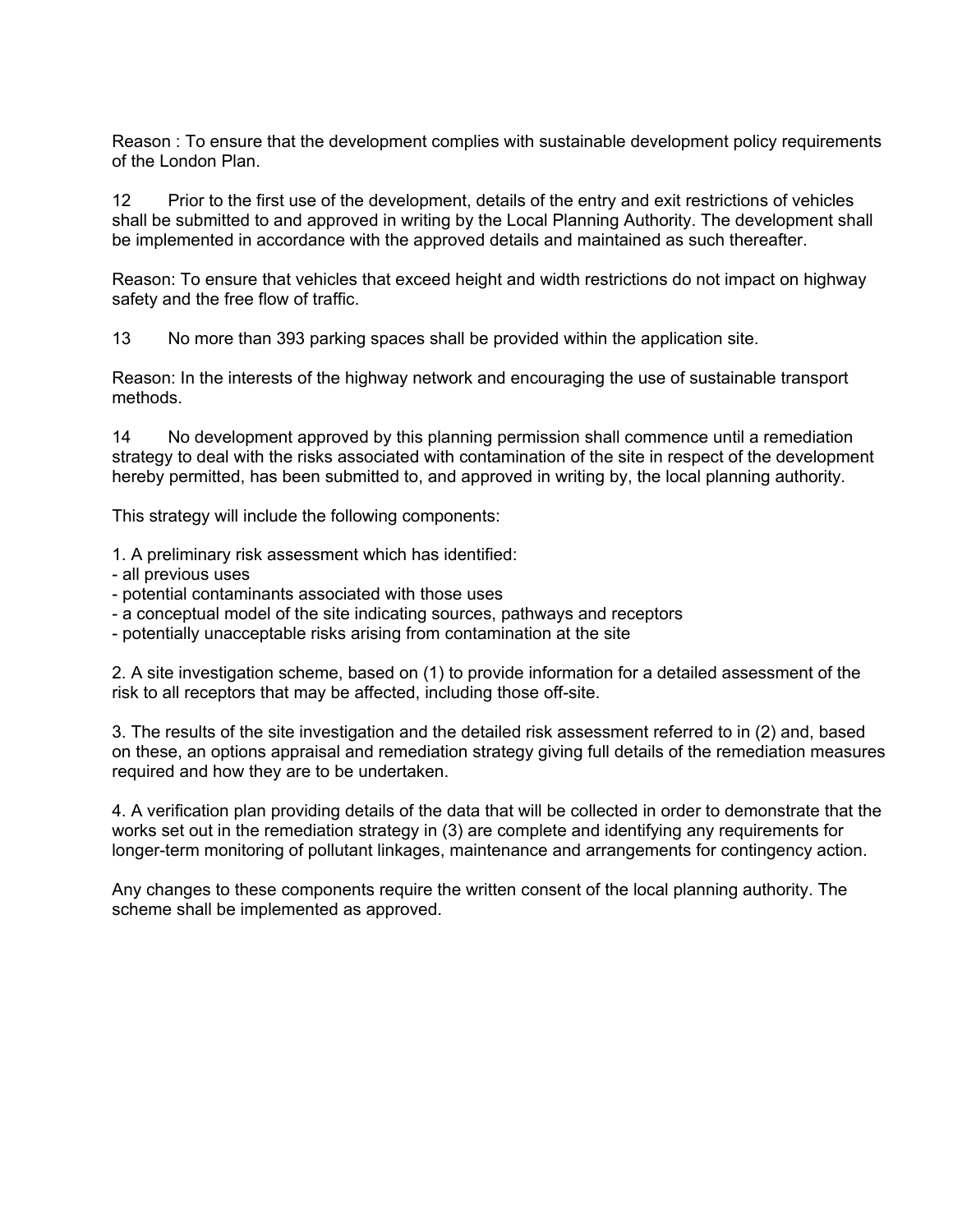Reasons: To ensure that the development does not contribute to, and is not put at unacceptable risk from or adversely affected by, unacceptable levels of water pollution in line with paragraph 170 of the National Planning Policy Framework, the London Plan and the Enfield Local Plan.

15 Prior to any part of the permitted development being brought into use, a verification report demonstrating the completion of works set out in the approved remediation strategy and the effectiveness of the remediation shall be submitted to, and approved in writing, by the local planning authority. The report shall include results of sampling and monitoring carried out in accordance with the approved verification plan to demonstrate that the site remediation criteria have been met.

Reasons: To ensure that the site does not pose any further risk to the water environment by demonstrating that the requirements of the approved verification plan have been met and that remediation of the site is complete.

16 The development hereby permitted shall not commence until a monitoring and maintenance plan in respect of contamination, including a timetable of monitoring and submission of reports to the local planning authority, has been submitted to, and approved in writing by, the local planning authority. Reports as specified in the approved plan, including details of any necessary contingency action arising from the monitoring, shall be submitted to, and approved in writing by, the local planning authority.

Reasons: To ensure that the site does not pose any further risk to the water environment by managing any ongoing contamination issues and completing all necessary long-term remediation measures. This is in line with paragraph 170 of the National Planning Policy Framework.

17 If, during development, contamination not previously identified is found to be present at the site then no further development (unless otherwise agreed in writing with the local planning authority) shall be carried out until a remediation strategy detailing how this contamination will be dealt with has been submitted to, and approved in writing by, the local planning authority. The remediation strategy shall be implemented as approved.

Reason: To ensure that the development does not contribute to, and is not put at unacceptable risk from or adversely affected by, unacceptable levels of water pollution from previously unidentified contamination sources at the development site. This is in line with paragraph 170 of the National Planning Policy Framework, the London Plan and the Enfield Local Plan.

18 A scheme for managing any borehole installed for the investigation of soils, groundwater or geotechnical purposes shall be submitted to and approved in writing by the local planning authority. The scheme shall provide details of how redundant boreholes are to be decommissioned and how any boreholes that need to be retained, post-development, for monitoring purposes will be secured,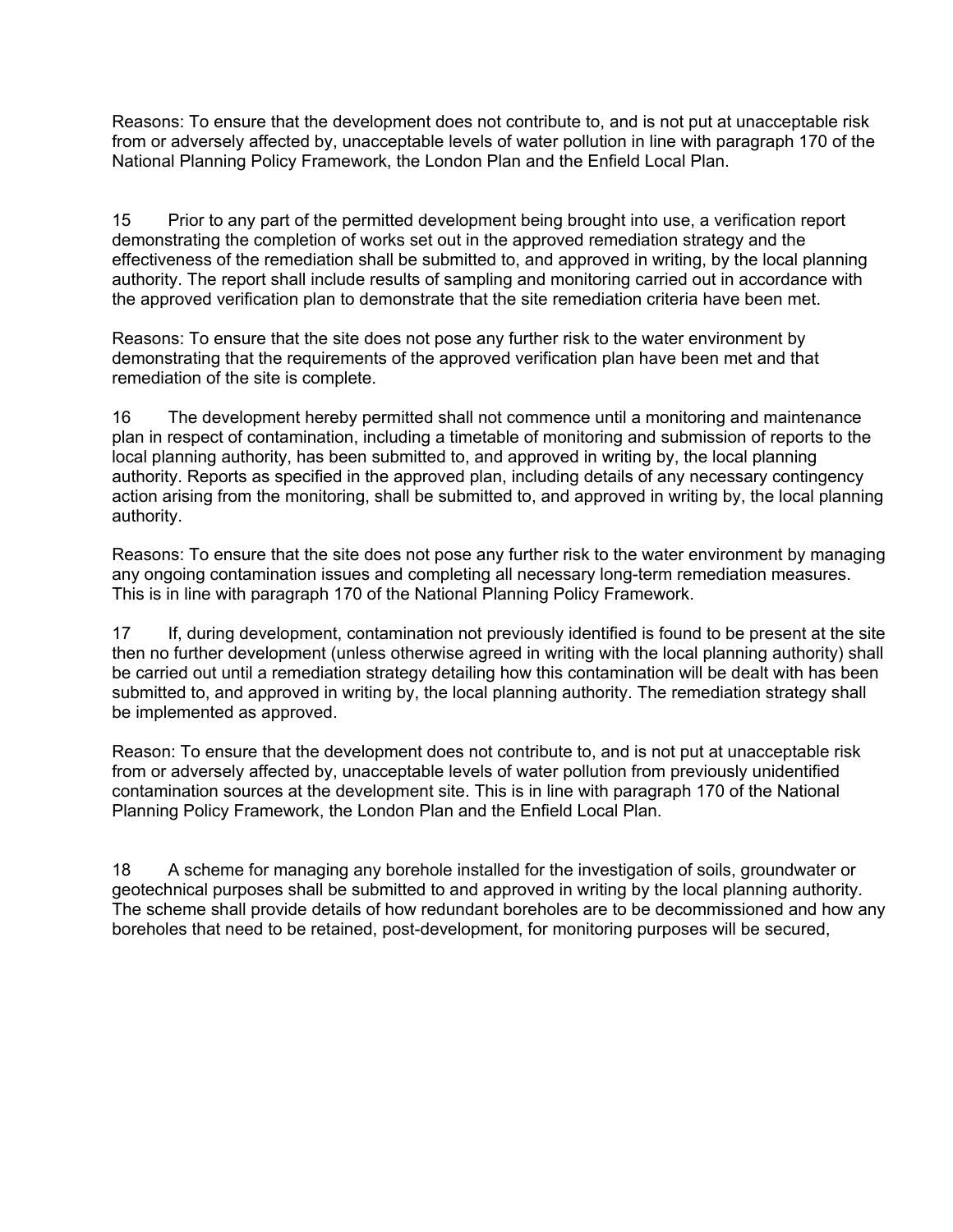protected and inspected. The scheme as approved shall be implemented prior to the occupation of any part of the permitted development.

Reasons: The Remediation Baseline report highlights that historic investigations have been undertaken around IKEA. Additionally, the planning statement confirms that further ground investigation will be undertaken. Any boreholes installed at the development site to investigate groundwater resources if not decommissioned correctly can provide preferential pathways for contaminant movement which poses a risk to groundwater quality. Groundwater is particularly sensitive in this location because the proposed development site is within source protection zone 1. To ensure that redundant boreholes are safe and secure, and do not cause groundwater pollution or loss of water supplies in line with paragraph 170 of the National Planning Policy Framework and Position Statement N Groundwater Resources of 'The Environment Agency's approach to groundwater protection'.

## **Dated: 18 June 2020**

Authorised on behalf of:

Mr A Higham Head of Development Management Development Management, London Borough Enfield, PO Box 53, Civic Centre, Silver Street, Enfield, Middlesex, EN1 3XE

If you have any questions about this decision, please contact the planning officer claire.williams@enfield.gov.uk.

#### **List of plans and documents referred to in this Notice:**

| <b>Title/Number</b> | <b>Version</b> | <b>TYPE</b> |
|---------------------|----------------|-------------|
| See condition 2     |                | Drawing     |

#### **Additional Information**

 1 The Environmental Permitting (England & Wales) Regulations 2016 make it an offence to cause or knowingly permit a groundwater activity unless authorised by an Environmental Permit which we will issue. A groundwater activity includes any discharge that will result in the input of pollutants to groundwater.